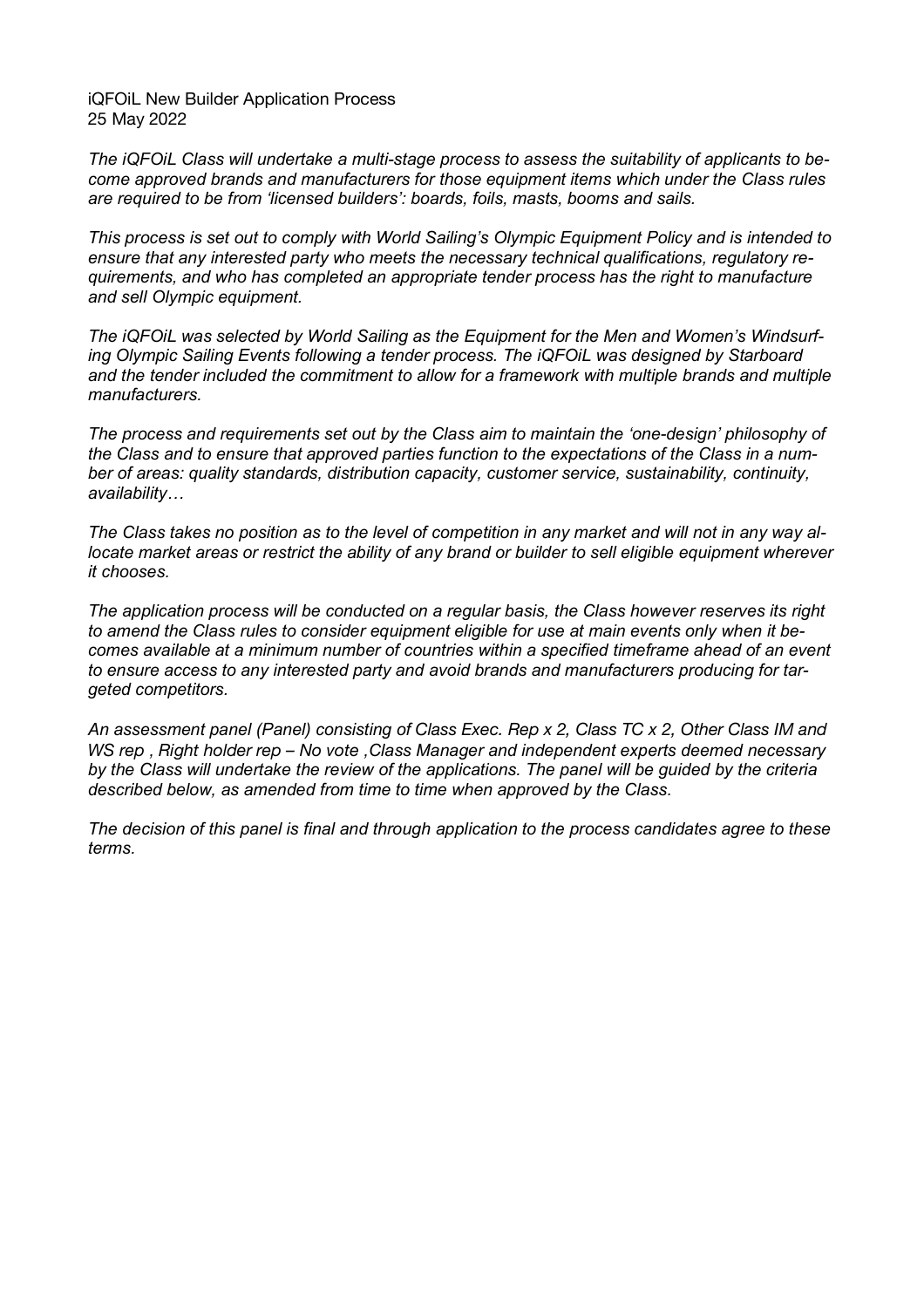### **Outline of the Process:**

#### **Phase 1:**

Preliminary Applications: Invitation for preliminary applications from any interested party to become a builder or supplier of the relevant main equipment items.

Preliminary Application Assessment: Review by *Panel* of preliminary applications against initial acceptance criteria (See Appendix 1)

#### **Phase 2:**

Provisional license Applications: Invitation to successful preliminary applicants to submit provisional license applications after signing a non-disclosure agreement and being provided with detailed information on the requirements of the relevant Build Manual and details of all required licenses, fees, etc.

Provisional license Application Assessment: Review by the *Panel* of formal applications against detailed acceptance criteria (See Appendix 2)

#### **Phase 3:**

Provisional License: Granting of provisional licenses to build/supply prototypes for approval.

Prototype Assessment: Review by the technical delegates against the acceptance criteria (See Appendix 3)

#### **Phase 4:**

Formal license: Granting of Licensed Builder/Supplier status and approval to commence production and sales.

Ongoing Review Compliance: Ongoing production review and compliance audits in accordance with the Build Manual and the requirements of World Sailing.

The following is a description of the costs which are subject to change:

- 1. £500 non-refundable, invoiced upon application for preliminary applications to cover administrative costs.
- 2. £5000 for successful phase 1 candidates, invoiced prior to receiving provisional license ahead of phase 3 to cover administrative costs.
- 3. Costs of Class technical delegate to perform site visits to verify reported requirements and audit docs. Prior to receiving provisional license ahead of phase 3
- 4. Cost of one technical representative to inspect production against Building Manual and to inspect prototypes at production site. Prior to receiving formal license ahead of phase 4
- 5. Cost to ship prototypes to Europe for Class evaluation. Prior to receiving formal license ahead of phase 4
- 6. Costs relating to each equipment item:
	- a. Applicants for boards:
		- i. Requirement to purchase and ship a plug from right holder (Starboard in Asia): £3000
		- ii. Costs associated with adapting the working facility to the requirements to accommodate the specific assembly system: mould production, etc.
		- iii. Producing 2 prototypes per mould for approval
		- iv. Acquiring specific tooling
	- b. Applications for sails:
		- i. Producing 5 prototypes being approved
		- ii. Acquiring specific tooling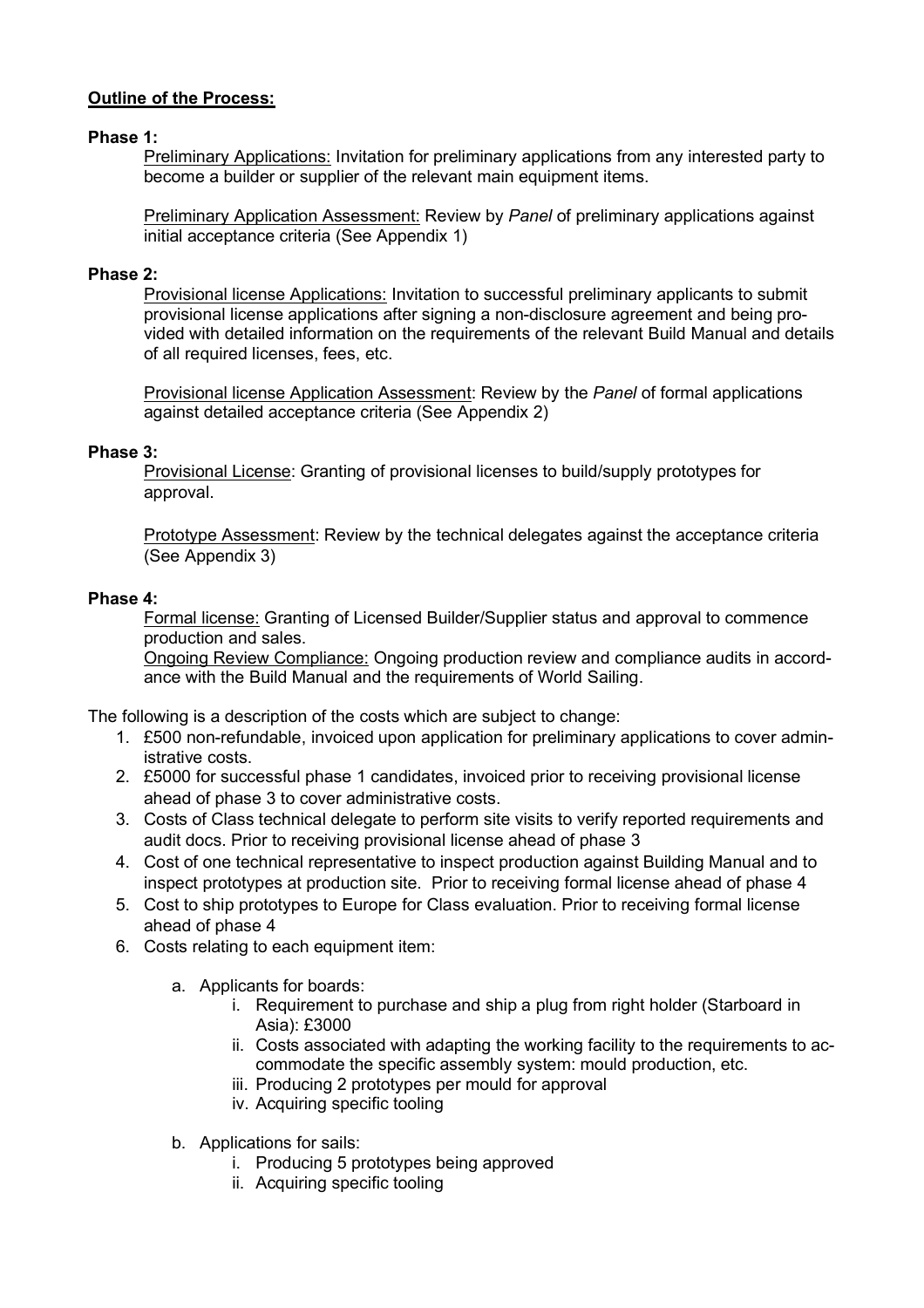- c. Applications for foils:
	- i. Producing 5 prototypes for approval
	- ii. Acquiring specific tooling
- d. Applications for masts:
	- i. Producing 5 prototypes for approval
	- ii. Acquiring specific tooling
- e. Applications for booms
	- i. Producing 5 prototypes for approval
	- ii. Acquiring specific tooling
- 7. Royalties and fees:
	- a. Royalty fee to right holder
	- b. Class fee
	- c. WS plaque fee
	- d. Quality Control fee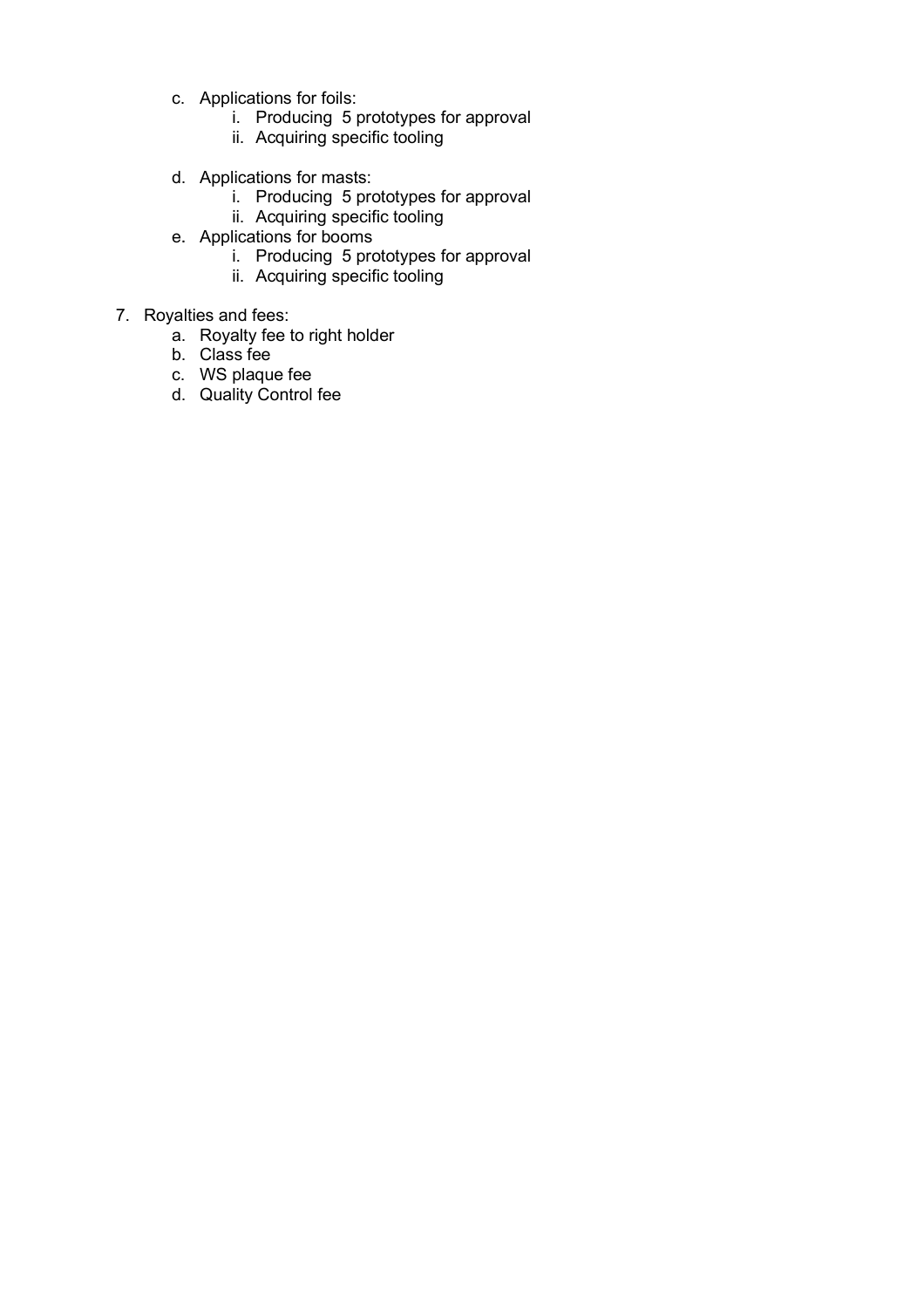# **Preliminary application process:**

- Applicants shall send an expression of interest to technical@iqfoilclass.org by filing the form:
	- o Preliminary applications must be submitted using the Preliminary iQFOiL Preliminary Application form available for download here
- Upon receipt the Class shall invoice the preliminary application fee.
- Upon receipt of payment, the Class shall invite applicant to submit the application.
- Applications shall identify the commercial brand under which the equipment will be distributed and the manufacturer which will produce the equipment.
- The applications must include an endorsement from the manufacturer.
- Applicants may apply at any given time, however unsuccessful applicants may be restricted from re-applying for a defined period at the discretion of the Panel.
- Upon application applicants may request the Class representatives to sign a Non-Disclosure Agreement (NDA) to ensure their proprietary information remains confidential.
- Applications shall include all relevant information for the panel to assess the relevant criteria.
- The expected timeframe to receive a decision for this phase is 14 days.

# **Appendix 1: Preliminary assessment criteria**

- 1. There shall be a manufacturer endorsement of the Brand.
- 2. Manufacturers shall have no exclusivity for the Brand.
- 3. For Brands and Manufacturers: The Panel will assess alignment with the vision, mission, goals and objectives of the Class.
- 4. For Brands and Manufacturers: The Panel will assess their previous sustainability agendas and commitments and the alignment with the Class sustainability objectives.
- 5. For both the Brand and Manufacturer: The Panel will assess the experience and the capacity in building and selling similar equipment items as the ones applying for. Experience will only be considered suitable for equipment produced using same production methods as below:
	- a. Board = semi custom,
		- i. Min 3 years producing
		- ii. Min Y items produced annually
	- b. Foils = single shot,
		- i. Min 3 years producing
		- ii. Min Y items produced annually
	- c. Rig (masts, booms) = pre-preg wounded,
		- i. Min 3 years producing
		- ii. Min Y items produced annually
	- d. Sails = windsurfing sails,
		- i. Min 3 years producing
		- ii. Min Y items produced annually
- 6. For both the Brand and Manufacturer: The Panel will assess the Technical Expertise and the Personnel qualifications using the relevant tooling, production methods and customer services.
- 7. Applicants shall provide warranty history.
- 8. For the Brand: The Panel will assess experience in providing distribution and service shop services. Brands must have experience distributing similar equipment through a network in at least 3 continents, 5 countries and through retail stores.
- 9. For the Manufacturer: The Panel will assess the ability of achieving minimum annual production capacity and the viability of the facility to achieve the following capacities:
	- a. Board =  $600$
	- b. Foils  $= 600$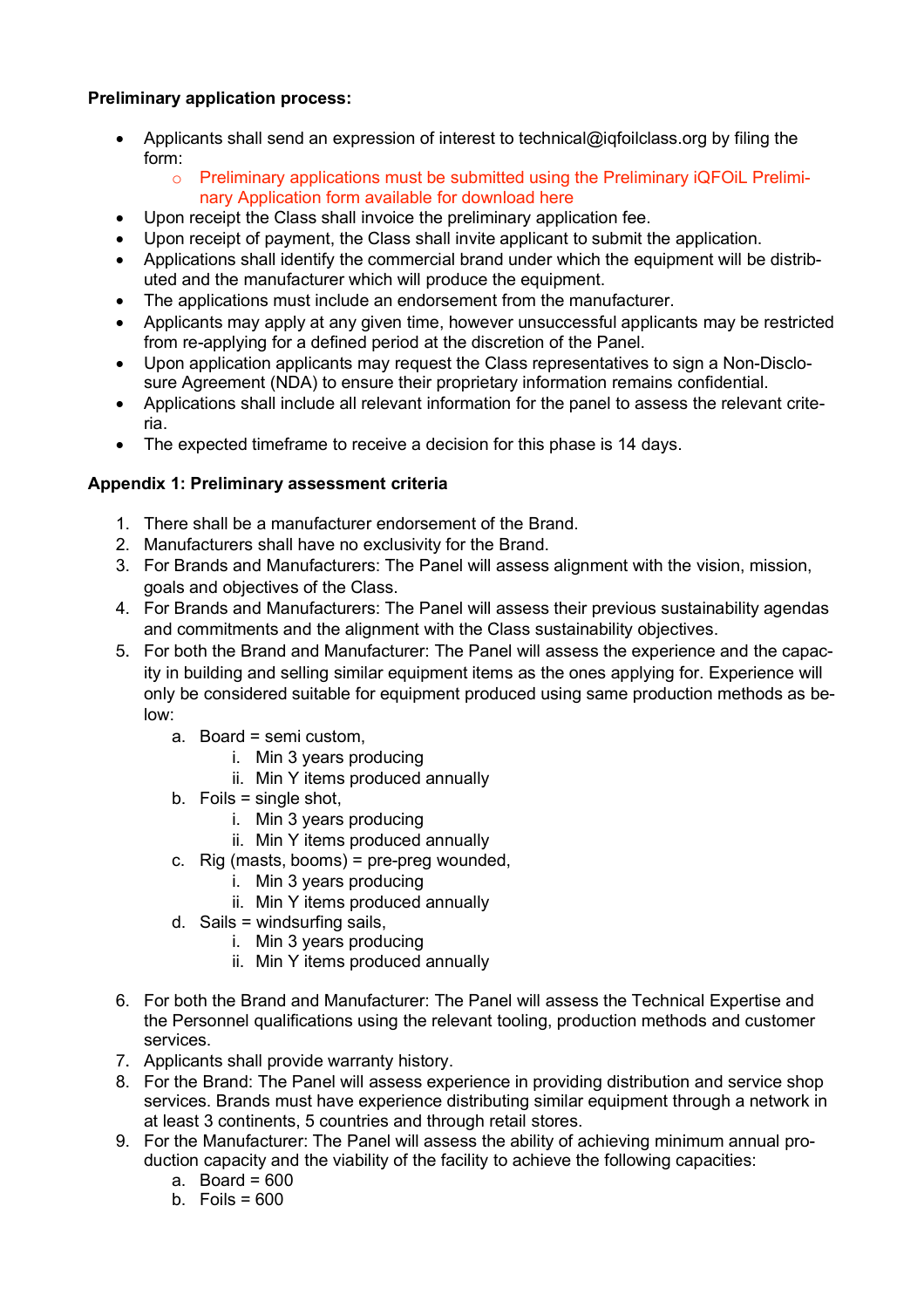- c. Rig (booms masts) =  $600$
- d. Sails = 1000
- 10. For the Brand and Manufacturer: The Panel will assess the experience in producing and servicing against the highest standards and the 'racing pedigree' considering past participation in PWA, Windsurfing Classes, other Olympic Classes, or other major sailing events and their QA systems, processes and procedures.
- 11. For Brands: The Panel will assess the capacity of the applicants to continue to distribute in at least 3 continents, to 5 countries, continue to sell through retail stores network and maintain the 'racing pedigree'.
- 12. For Brands and Manufacturers: The Panel will assess the financial capacity of the applicants to set up and operate a viable production process and provide the expected services.

The adequacy of the application will be assessed as follows:

- For each of the 11 criteria above the panel will assign a percentage score, out of 100, on a fair and reasonable basis, based on the assessed strength of the applicant in that particular area. This assessment will be based on the panel's assessment of the applicant. The panel may seek additional information on the applicant from third parties to guide their assessment.
- The applicant will be assessed on the 11 criteria and assigned a percentage score for each criterion by the panel. In order to progress to the next stage of the process the applicant must score a mark of at least 70% for each of the 11 criteria.
- If the applicant does not meet this requirement the application will be rejected.
- If the application is rejected the applicant may, at the discretion of the panel, be invited to submit additional specific supporting information on any issues with a view to having their application reconsidered.
- The Panel may, at their discretion reject the application and not consider future applications from the applicants within a specified timeframe at their discretion.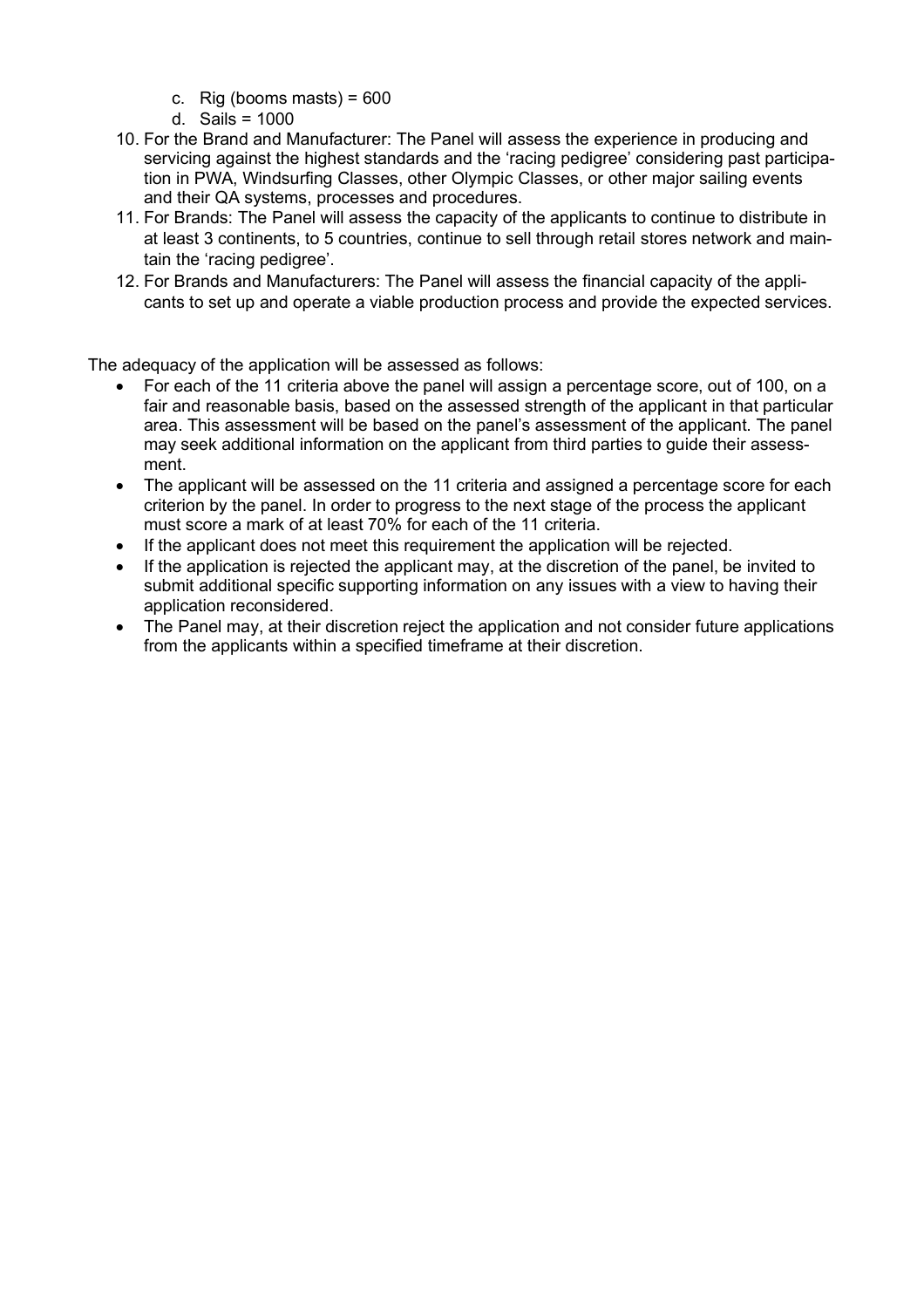# **Provisional License Application process:**

- Successful preliminary applications shall be invited to submit a provisional license application by filling the form... which shall include an NDA.
- Upon receipt of the signed form and NDA, the Class shall provide applicants with information relating to the builder's manual, licensing agreement, World Sailing's Commercial undertakings, quality control requirements, details on associated costs, sustainability program requirements, further assessment criteria including a description of the prototype evaluation methods and other relevant information for the applicant to assess the viability of the operation.
- Applicants will be given 14 days to review the information and provide relevant documentation for the panel to assess the criteria.
- Upon confirmation of interest, the Panel will assess the information provided against the specified criteria. Applicants may be required to cover the cost for a technical representative to audit the building facility and verify the provided information. The expected timeframe for this phase is 30 days.
- Following the audit and subject to the satisfaction of the Panel, applicants will be invoiced the formal license application fee.

# **Appendix 2: Provisional license application assessment criteria**

- 1. Demonstration that applicant is capable of building in compliance with the Building Manual.
- 2. Ability and capacity to meet production capacity building and selling equipment produced to the specific requirements of the Building Manual.
- 3. The quality assurance systems and QA track record and ability to report against quality requirements of the Building Manual.
- 4. Capacity to comply with the Class sustainability program.
- 5. Location and suitability of the proposed production facility.
- 6. Proposed production rate and staffing levels.
- 7. Proposed distribution systems.
- 8. Applicant's compliance processes with World Sailing sustainability policy.
- 9. Staff training programs.
- 10. Proposed equipment quality guarantees.
- 11. Commitment to the expansion, development and long-term success of the Class.
- 12. Commitment to incorporate quality control and sustainability standards.
- 13. Confirmation that the proposed licensee agrees to sign the World Sailing Commercial Undertakings, Licensing agreement, make the appropriate payments.

The adequacy of the application will be assessed as follows:

- For each of the thirteen criteria above the panel will assign a percentage score, out of 100, on a fair and reasonable basis, based on the assessed strength of the applicant in that particular area. This assessment will be based on the panel's assessment of the applicant. The panel may seek additional information on the applicant from third parties to guide their assessment.
- The applicant will be assessed on the ten criteria and assigned a percentage score for each criterion by the panel. In order to progress to the next stage of the process the applicant must score a mark of at least 70% for each of the nine criteria and score an average of 80% or more.
- If the applicant does not meet this requirement the application will be rejected.
- If the application is rejected the applicant may, at the discretion of the panel, be invited to submit additional specific supporting information on any issues with a view to having their application reconsidered.
- The Panel may, at their discretion reject the application and not consider future applications from the applicants within a specified timeframe at their discretion.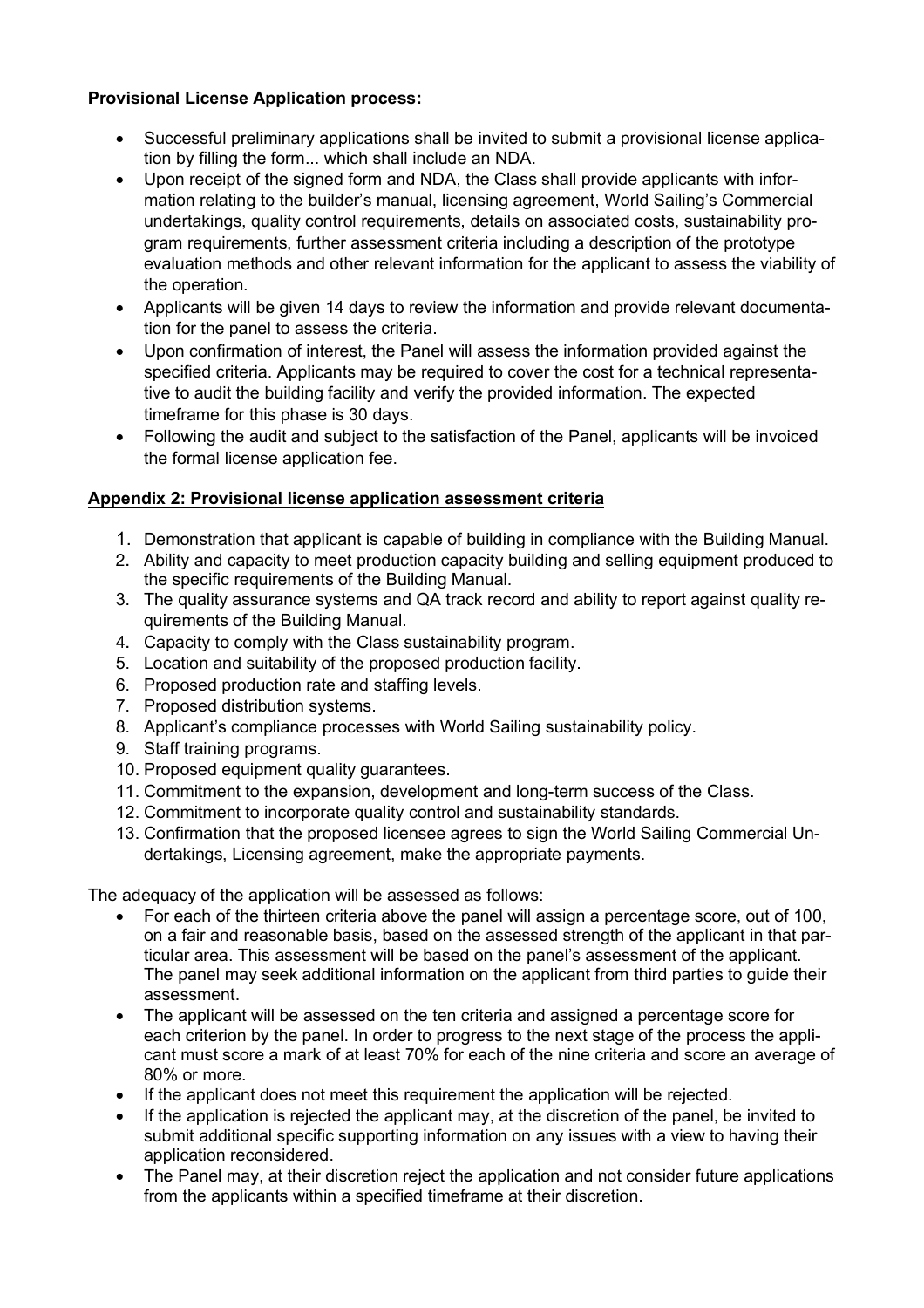### **Provisional license process:**

- Successful applications shall be invited to sign a provisional license which will grant access to the Build Manual.
- Upon signature, applicants will be invited to build a minimum number of prototypes within an agreed timeframe and with instructions to report production control checks to assess compliance.
- Applicants may be required to purchase specific required tooling and provide training of staff by technical delegates.
- Applicants may be required to cover the cost for a technical representative to audit the production of the prototypes.
- Following the audit and subject to the satisfaction of the Panel, applicants will be invited to ship a number of prototypes to Europe for the Class to perform evaluations which may include sea trials.
- The Panel and the Class reserve the right to include destructive tests of the prototypes during their assessments.

### **Prototype Assessment criteria:**

- 1. Assessment relating to correct implementation and use of required tooling.
- 2. Assessment of production process of prototypes against the building manual
- 3. Assessment of prototypes against building specifications contained in the building manual.
- 4. Assessment of prototypes by active class sailors against criteria approved by the Class from time to time and provided to the applicants at the time of the provisional license application.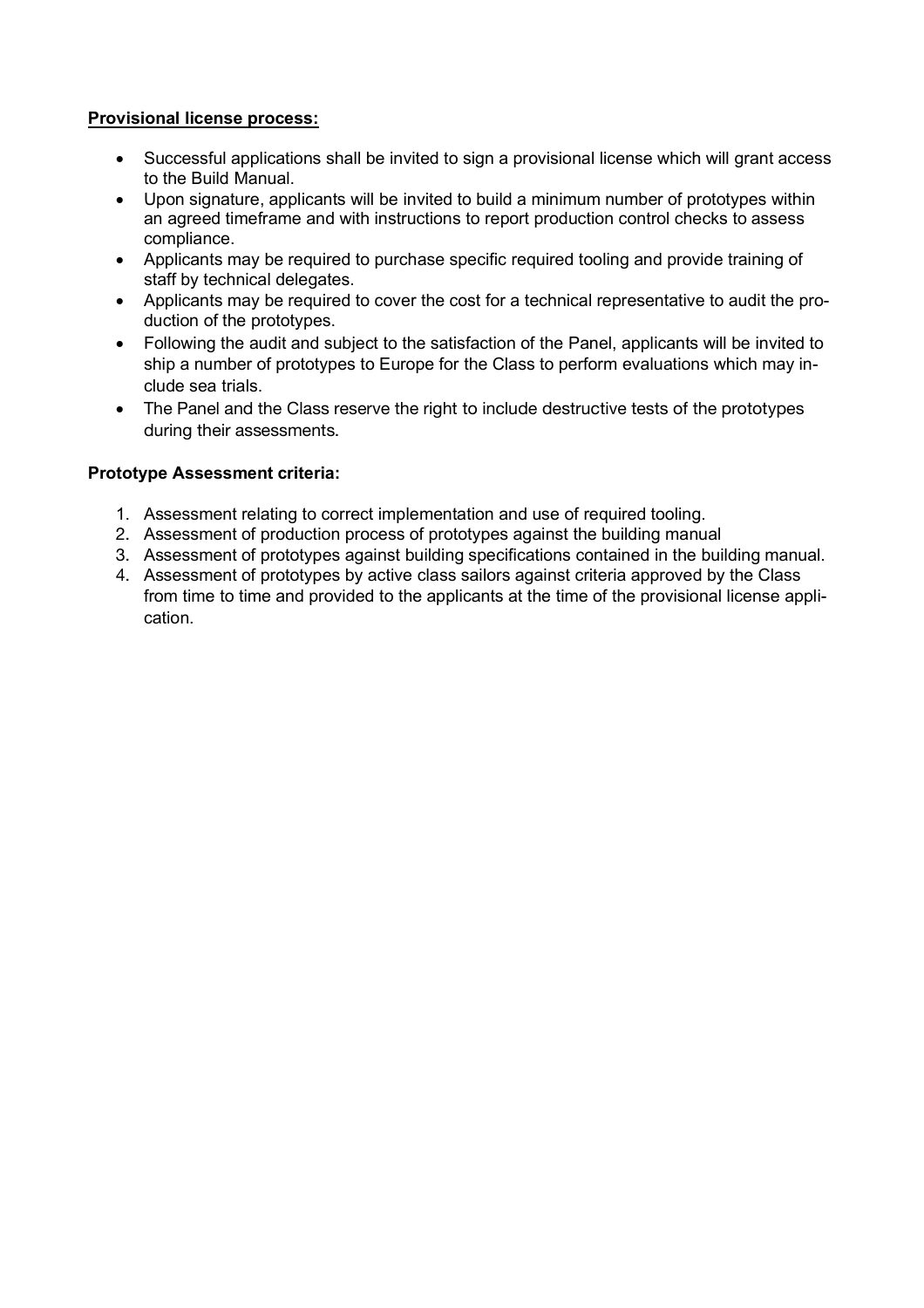### **Formal license application process:**

- Upon completion of the prototype assessment, the technical delegate in consultation with the Class appointed testers will submit a report to the Panel.
- Applicants deemed successful by the Panel will be invited to become licensed builders.
- Upon approval of the Class and signature of the licensing agreement and World Sailing Commercial undertakings, the brand and manufacturer will become licensed to produce iQFOiL equipment.
- The Class reserves the right to consider the prototypes eligible for competition until the time that equipment becomes available in the market.

### **Ongoing Review Compliance:**

The Class and World Sailing may implement requirements for manufacturers to report production controls and to assess compliance against the agreed terms and conditions.

*Note:*

*New brands applying to produce with manufacturers already approved may not require to undertake all of the above controls linked to the assessment of the manufacturers.*